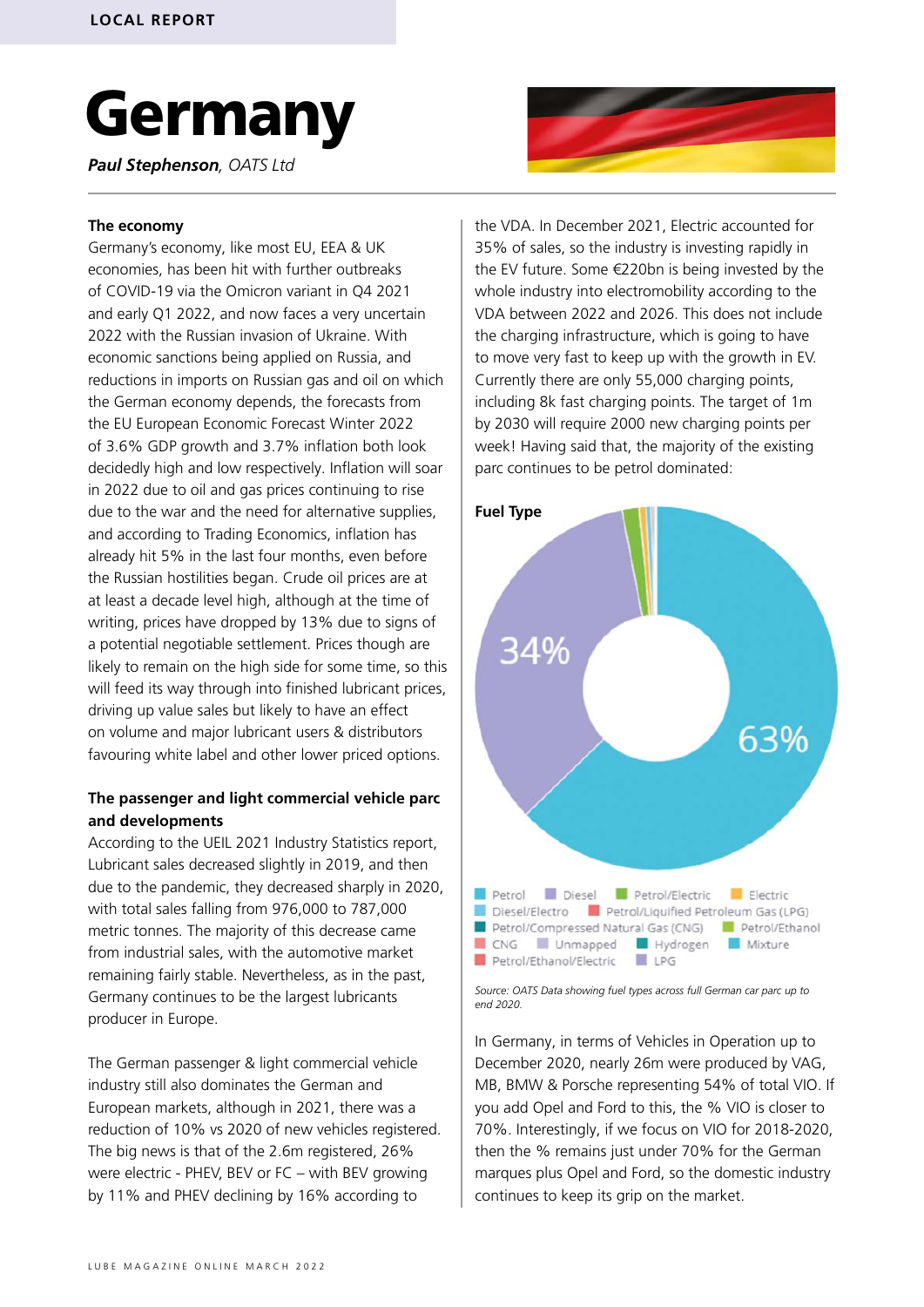## **Last 3 Years - VIO and Total Volume (L) by OEM, Models and Fuel Type**

| <b>OEM</b>           | 正<br><b>Vehicles in Operation</b> | <b>Total Volume (L)</b> |  |
|----------------------|-----------------------------------|-------------------------|--|
| <b>VOLKSWAGEN</b>    | 1.8M                              | 8.55M                   |  |
| <b>MERCEDES-BENZ</b> | 937.6K                            | 6.47M                   |  |
| <b>FO</b>            | 758.9K                            | 4.32M                   |  |
| <b>BMW</b>           | 683.3K                            | 3.43M                   |  |
| <b>SKODA</b>         | 625.3K                            | 2.73M                   |  |
| <b>OPEL</b>          | 605.1K                            | 2.53M                   |  |
| <b>AUDI</b>          | 530.9K                            | 2.72M                   |  |
| <b>RENAULT</b>       | 398.7K                            | 1.83M                   |  |
| <b>HYUNDAI</b>       | 367.4K                            | 1.37M                   |  |
| <b>SEAT</b>          | 367.3K                            | 1.59M                   |  |

*Source: OATS Data showing engine oil volume based on one change per year for models registered 2018-2020.*

The VAG and MB models which are most important from an engine oil volume perspective are VW Golf/ Golf Plus/Golf Sportsvan, Polo, Transporter, Passat, Touran, Caddy, Tiguan & Multivan and MB C-Class, E-Class, A-Class, B-Class, Sprinter 3.5t and Vito, all of which offer an annual 1m litres of oil potential with an average of one oil change per year. The difference is that whilst all the MB models show a positive VIO change in the last 5 years vs the previous 5 years, so their % of oil volume continues is generally growing, only the VW Golf Sportsvan, Passat, Touran, Multivan show the same VIO growth, whilst the rest are in decline.

In terms of German manufacturing sales dominance in Europe incl Russia, there are just over 150m on the road (including Opel and Ford), which represents 43% of the total parc. This shows a slight increase in the last 3 years to 44%, which indicates the continuing success and investment in the German auto industry, despite the disruption of the pandemic.

Germany has also enacted the first legislation anywhere in the world to legalise autonomous driving with the "Act Amending the Road Traffic Act and the Compulsory Insurance Act – Act on Autonomous Driving." Automated driving is enabled in different environmental conditions, on highways, in urban areas, and out of town for different vehicle classes and body types. The scenarios in which autonomous driving will be rolled out initially will be limited to valet parking and hub to hub truck routes within a facility, but it is certainly the start of an exciting new chapter.

### **Base oil**

Germany continues to be totally dependent on imported crude oil and will be seeking alternative sources mainly from the Middle-East, including pushing to get the sanctions lifted on Iranian oil, given the volatility in Russia.

Whilst it is the third largest refiner in Europe, the major oil companies are exiting or converting refining operations into renewables. Shell Rhineland Wesseling complex is shifting its capability to produce hydrogen, sustainable aviation fuel and bio LNG. BP Lingen is developing a zero-carbon hydrogen project to produce 9000t/year with 50MW electrolyser with the potential to expand to 500 MW. Hydrogen is being seen as the best green energy source for long distance HD transportation.

## **Lubricants**

In 2020, Germany's market for automotive lubricants was approx. 355m litres, which was a small increase on 2019, despite the pandemic, whereas most of the other major markets declined. The market volume is likely to have declined in 2021 based on passenger car sales and the % being EV. Engine oil continues to dominate the market, accounting for 67% of consumption in 2020, but Transmission oil continues to grow fast due to DCT and CVTs requiring more oil. Engine oil volume for passenger cars and light commercial vehicles was approximately 150m litres in 2020 assuming one oil change per year, and transmission oil volume approx. 73m litres assuming a refill every two years.

Of transmission oil specifications for all passenger car & light commercial vehicle registrations, unsurprisingly five out of the top 10 specifications by volume are VW gear oils – VW 52182, 52527, 52171, 55512 and 55529 and three are Mercedes Benz ATFs – 236.14, 236.15 and 236.17. GL-4 continues to be an important specification however with 20% of 2020 registered vehicles still calling for it.

The ones which have seen the most change in VIO in the period 2016-2020 vs 2011-2015 however which offer significant volume are Ford 200E1 which is found on the Manual transmissions for EcoBlue models including the Vans, ATF ASW-1 and ASW-2 which appear in a wide range of OEM Auto transmissions including Opel, ATF MB 236.22 which is a DCT fluid for A, B, CLA< GLA and GLB